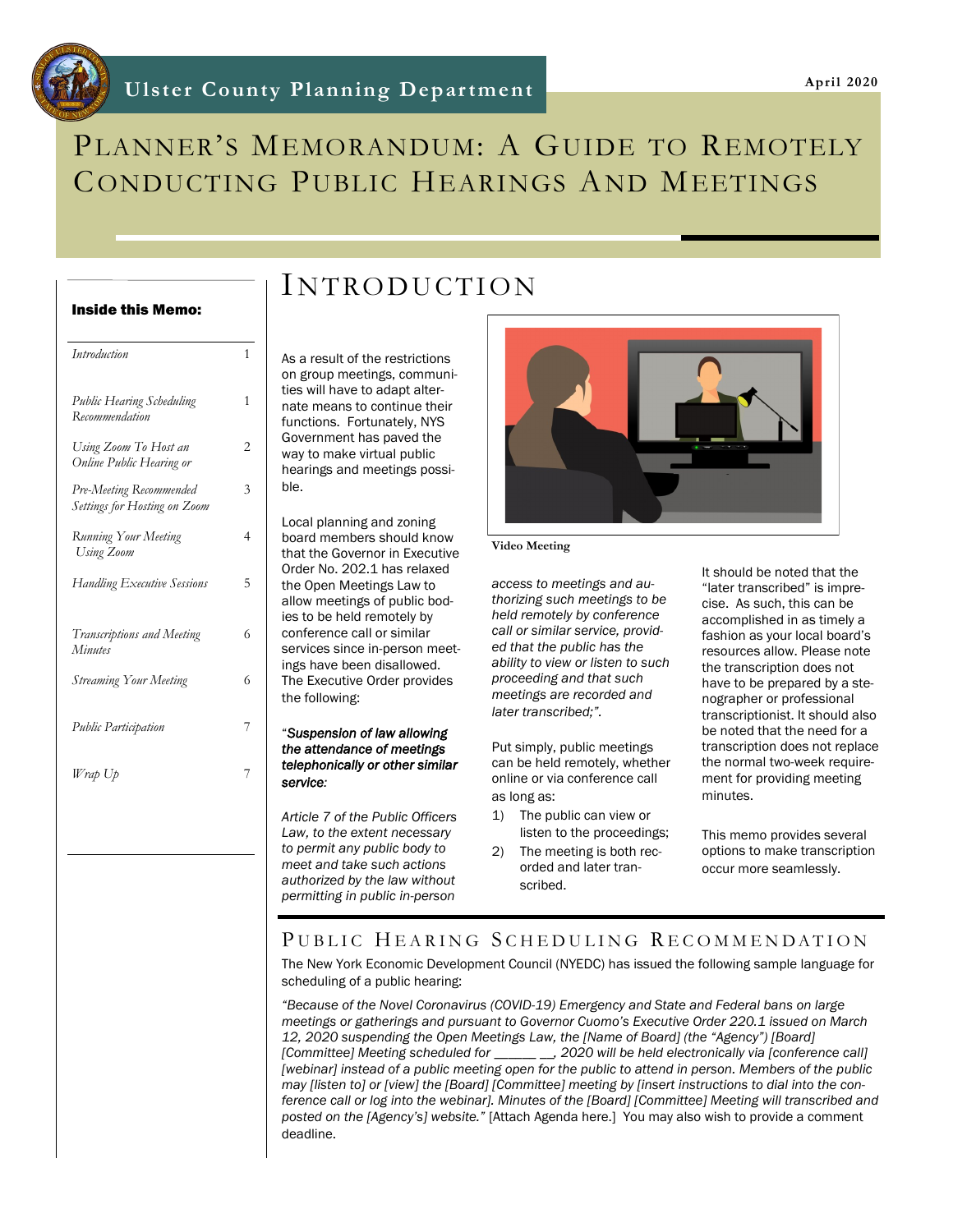# USING ZOOM TO HOST AN ONLINE PUBLIC HEARING OR PUBLIC MEETING

There are a broad array of online tools available to municipalities for hosting online public meetings and hearings in accordance with the Executive Order, but, in the interest of providing the greatest level of support and detail this Memo is focusing on providing recommendations and best practices for using Zoom and applications that integrate with it. Please note that you will need a Zoom Pro account with the webinar add-on at minimum. While this plan is more expensive than the normal Zoom Pro plan, it is the only option that solves security concerns while at the same time also complies with Open Meetings Law. Before we dive into detailed setup recommendations, we'll explain our reasoning.

Security and Meeting Flow —The webinar functionality divides users into three groups:

- The host who runs the meetings,
- Panelists who for our purposes would be board members, staff members, and applicants. Panelists are full participants in the meeting. They can view and send video, screen share, annotate, etc, but the host retains, as with the basic and pro plans, the ability to limit all of that functionality at their discretion and to grant access at the appropriate times during the meeting. Panelists are separately emailed a special invite to the meeting.
- Attendees, or the general public, for the purposes of public meetings and hearings. Attendees are view-only participants who can be unmuted if the host chooses and will not be able to share video or share their own screen.

The basic and pro plan would result in board members, etc. being included in the same attendance grouping as general members of the public. By being on the panel and separately accessible to the meeting host on-screen, it is more conducive to conducting a meeting and allows the meeting to flow much as it would as if it were held in-person.

Open Meetings - On the virtue of having the attendees setting it makes the process of hosting a public meeting or hearing simple as it precludes the need for members of the public to be required to pre-register and only the phone number and/or the link to the meeting need be shared for attendance to occur. Contrary to this, the use of the basic and pro plans can only achieve a greater ability to avoid zoom bombing or avoid other disruptions by requiring pre-registration or by requiring all attendees to have their own zoom accounts. Such a step may run afoul of Open Meetings Law particularly for those persons unable to connect to the event over the Internet and would be unable or a more difficult time obtaining a Zoom account.

## RECOMMENDED PRE-MEETING SETTINGS

Before hosting your public meetings it is particularly important to set specific meeting settings to ensure proper security controls. This also allows the host to become familiar with the controls to ensure the meeting goes smoothly for all. Assuming you've already signed up for your Zoom account you are now ready to proceed with the following recommendations. If not mentioned below, leave them as "disabled" or unchecked:

Go to the Webinars tab on the left-hand side of the page and then select "Schedule a Webinar" and fill out the following:

- Topic Name of Webinar
- Description Optional details
- When— Date and Time
- **Duration** Recommend setting more than you may need.
- Host Video: Can be enabled or disabled at your discretion. Host still has option to turn on if set to disabled on join.
- Panelist Video: If disabled, panelists will not be able to turn it on on their own unless the host changes this setting.
- Audio Options: Select Telephone and Computer Both
- 0&A -Do not check. If checked it will be enabled for the entirety of the meeting. We have other options for public comment input.
- Record Webinar Automatically Record to cloud.
- Then click schedule.

| Schedule a Webinar     |                                                          |  |
|------------------------|----------------------------------------------------------|--|
| Topic                  | My Webinar                                               |  |
| Description (Optional) | Enter your webinar description                           |  |
|                        |                                                          |  |
|                        |                                                          |  |
| Use a template         | Select a template<br>$\mathbf{v}$                        |  |
| When                   | 12/02/2017<br>11:00<br>PM<br>$\mathbf v$<br>$\mathbf{v}$ |  |
| Duration               | $v$ hr $0$<br>$~<$ min<br>1                              |  |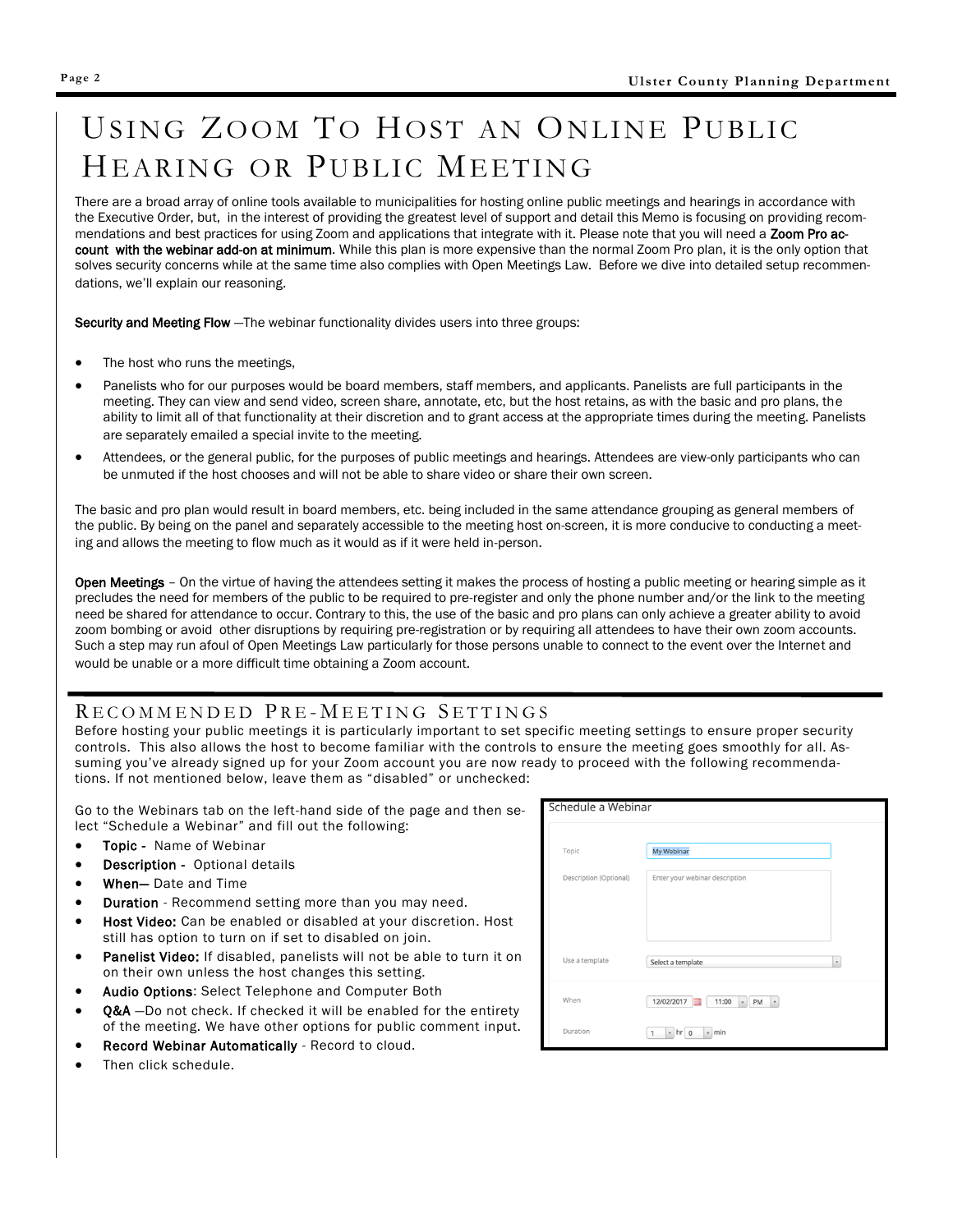## INVITING PANELISTS AND ATTENDEES

#### Inviting Panelists

I

Go back to your webinars main and screen, click on the webinar you want to add panelists to and hit the "edit" button on the invitations menu.

|                                                                                                                 | Invitations                                | <b>Email Settings</b>                                                                                                                              | <b>Branding</b> | Polls                                                                                                                          | Q&A | Integration | <b>Live Streaming</b>                                           |
|-----------------------------------------------------------------------------------------------------------------|--------------------------------------------|----------------------------------------------------------------------------------------------------------------------------------------------------|-----------------|--------------------------------------------------------------------------------------------------------------------------------|-----|-------------|-----------------------------------------------------------------|
|                                                                                                                 | Invite panelists                           |                                                                                                                                                    |                 |                                                                                                                                |     |             |                                                                 |
| After hitting the edit<br>menu you'll see the<br>screen below and<br>you'll be able to use<br>the functionality | <b>Invite Attendees</b>                    | C Copy the invitation   X Email me the invitation<br>Webinar Size: 500 attendees<br>Link to join Webinar: https://aidancrosbie.zoom.us/j/644159140 |                 |                                                                                                                                |     |             |                                                                 |
| right within Zoom to                                                                                            | Approval                                   | No Registration Required                                                                                                                           |                 |                                                                                                                                |     |             | Edit                                                            |
| Panelists                                                                                                       |                                            |                                                                                                                                                    |                 |                                                                                                                                |     |             |                                                                 |
| Invite a person or a Zoom room as a webinar panelist                                                            |                                            |                                                                                                                                                    |                 |                                                                                                                                |     |             | invite each panelist. We again recommend limiting this to staff |
| Name                                                                                                            | Email/Zoom Rooms                           |                                                                                                                                                    |                 |                                                                                                                                |     |             | and board members and it may also be the best way to invite     |
| Jack Barker                                                                                                     | action.jack.barker1@gmail.com              |                                                                                                                                                    | Delete          | applicants appearing before the board. You can always remove<br>and add applicants from the panelist list once in the meeting. |     |             |                                                                 |
| Helios Room 3468                                                                                                | Zoom Rooms @Building1, Campus1, City1, Lor |                                                                                                                                                    | Delete          | Be sure to click "save" when done.                                                                                             |     |             |                                                                 |
| <b>Add Another Panelist</b>                                                                                     |                                            |                                                                                                                                                    |                 |                                                                                                                                |     |             |                                                                 |
| Send invitation to all newly added panelists immediately                                                        |                                            | Save                                                                                                                                               | Cancel          |                                                                                                                                |     |             |                                                                 |

# Pre-Meeting Invitations and Website Setup

Since you are not requiring registration or a Zoom account to attend your public meeting or hearing by using the webinar functionality, all you will need to do is share the link as shown in the above example and provide the call -in number (which you will find in the "Copy the invitation" link if you click it). Given that information, we recommend the following notification proc edures:

- Publish your public meeting notice to your communities' website as well as your normal newspaper requirements, as well as any social media feeds you may have.
- Zoom will give you a link that you can copy to your website for members of the public to register for the public meeting.
- NY Public Officers 103.2(e) continues to require:

*"…If the agency in which a public body function maintains a regularly and routinely updated website and utilizes a high-speed internet connection, such records shall be posted on the website to the extent practicable as determined by the agency or the department, before the meeting."*

Given the limited ability of members of the public to obtain physical documents during the pandemic crisis, it is even more important that this requirement of State Law be met.

# Running Your Meeting Using Zoom

From here on in we will be discussing recommendations and tips for hosting your live meeting. We have moved on from the preparation stage to the main event. The first and perhaps most important recommendation we can make is that of assigning staff to be a Meeting Facilitator.

The Role of the Meeting Facilitator: In addition to having your chairperson run the meeting using their standard procedures/Robert's Rules of Order, we recommend having a separate dedicated person host and monitor the Zoom meeting. Ideally, this person's role is primarily a monitoring role, though they may also be involved in recording the meeting, roll call, organizing the order of public comment, and muting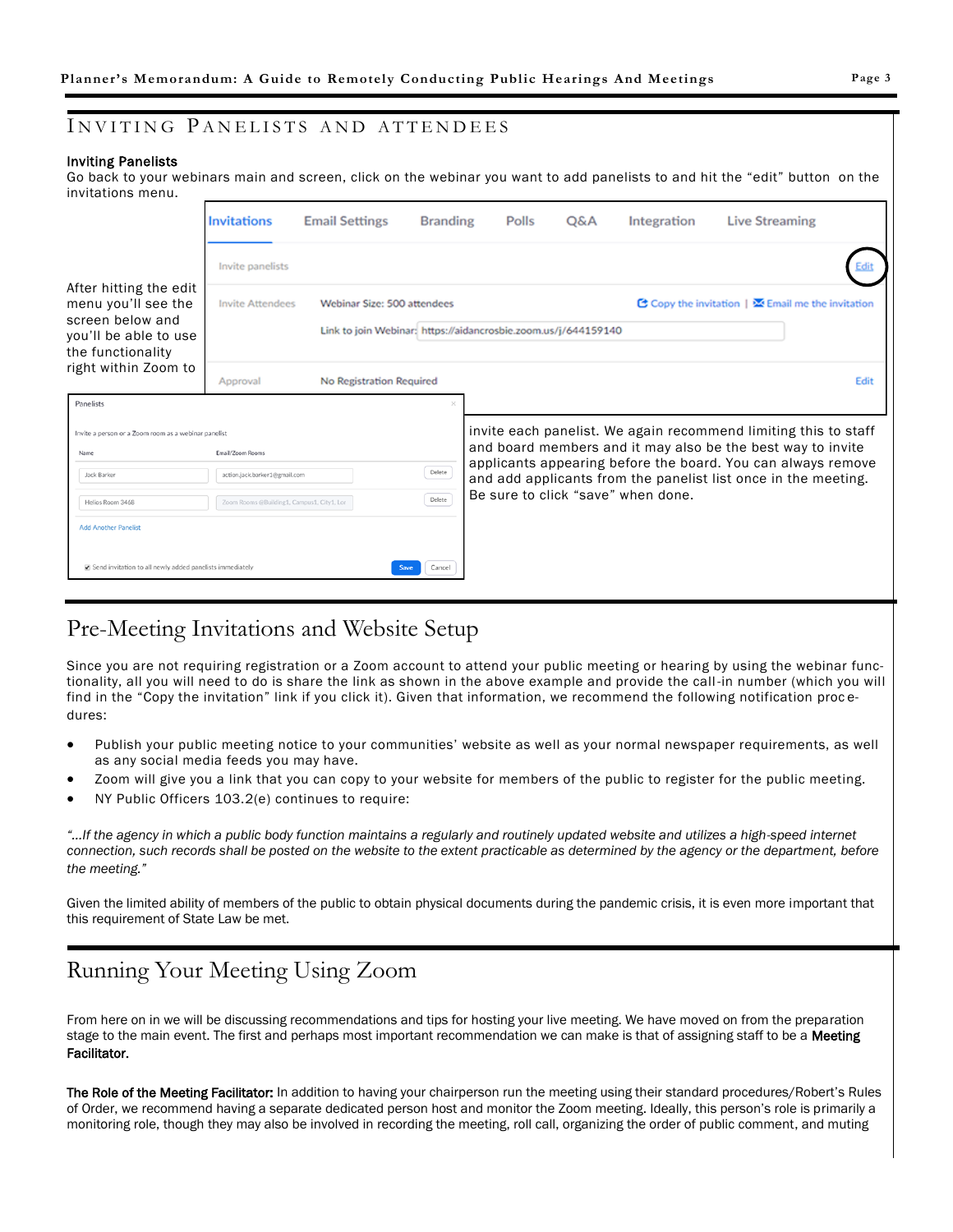and unmuting participants as they are recognized by the chairperson. It is also possible, as staff, they may be making a presentation as we do with the Ulster County Planning Board as the Meeting Facilitator has control over screen sharing too.

You may assign a co-host. The functionality allows the host to share hosting privileges with another user, allows the co-host to manage the administrative side of the meeting, such as managing participants or starting/stopping the recording. Only the host/meeting facilitator can assign a co-host. There is no limitation on the number of co-hosts can be assigned to a meeting.

Pre-meeting: Your first meeting should not be the first time a board member utilizes Zoom. Please make sure you hold a practice session or two, without having a quorum present, so members can acclimate themselves to the functionality of Zoom.

Start/Join Time - We recommend setting the join time of your Zoom session to be at least fifteen minutes before the actual meeting start time to allow for board members to arrive and remedy any potential connectivity issues.

#### The entirety of the functionality for in-meeting Zoom webinar controls can be found at [https://support.zoom.us/hc/en-us/](https://support.zoom.us/hc/en-us/articles/115004834466-Managing-Participants-in-Webinar)

[articles/115004834466-Managing-Participants-in-Webinar.](https://support.zoom.us/hc/en-us/articles/115004834466-Managing-Participants-in-Webinar) We will focus on a few key options below that you will want to address as soon as you join the meeting preferably prior to the official start-time.

Muting – Since this is a Webinar all attendees are automatically muted to start. Panelists are not, but it is recommended once the meeting officially begins to mute everyone except the meeting facilitator, hosts, co-hosts and the chairperson. This and much of the functionality is handled from the "participants" menu on the toolbar as shown below:



From there (shown on the right) you can click on participants and attendees for two separate sub-menus. We recommend that only the following functions be checked:

- Allow participants to rename themselves
- Play chime for chat message/raise hand
- Keep the attendees "raise hand" functionality unchecked unless you are in the public comment portion of your meeting. You can toggle it on and off as needed.
- Follow host video mode

From there, the "Raise Hand" functionality will need to be utilized for board members/ panelists throughout the meeting and members of the public during scheduled public comment portions of the meeting. There is the ability to unmute all and mute all, but it is recommended to allow only a few to be unmuted at any one time to keep proper meeting decorum.



#### **Streaming**

We will discuss how to set this up later in this memorandum, but for now all that needs to be noted is that the meeting facilitator will need to turn on the live stream, after they have joined the meeting, just before the official start time thusly:

- Click "More" on the Webinar Controls.
- Click "Live on YouTube"
- Log in to your YouTube account (recommended you do so prior to the meeting if possible).

## Raising Your Hand

To raise your hand, whether you are a board member or a member of the public, the functionality is the same: click the "participant" button on toolbar or on your smartphone application. This will, for web users, open a column on the right-hand side that will give you access to the non-verbal features including "raise hand." There is also, a "yes" and "no" functionality here that can be considered to assist in recording votes. It is recommended that voting be by roll call to ensure there are no mistakes and all voters are properly identified. Keep in mind that "attendees" will not be able to raise their hand until the functionality is enabled in the public comment portion of the meeting.

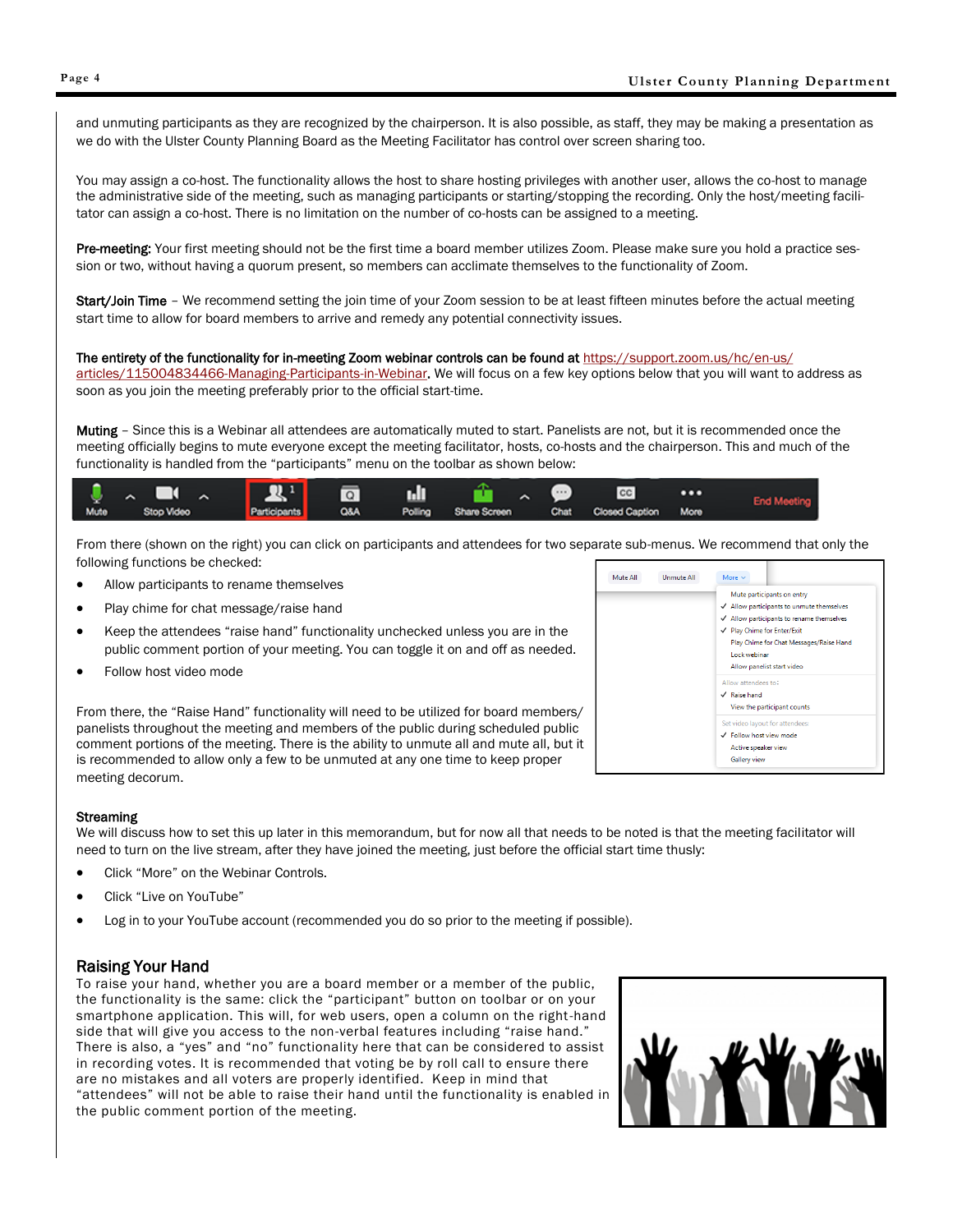Tracking who has raised their hand, as well as the order hands were raised, should be the responsibility of the meeting facil itator. They can then bring this information to the attention of the chair to be recognized in turn. Once recognized, the meetin g facilitator can through the "manage participants" pane, which should be open at all times, manually lower the raised hand unt il they are recognized to speak again. This helps to avoid any situations that result in participants talking over each other as does individual mute/unmute of those wishing to speak.

## Staff/Applicant Participation and Screen Sharing



The visibility of presentations and project files to all participants is a significant advantage of virtual meetings. This visibility is found in the screen sharing function of Zoom. Staff (one of who could serve as meeting facilitator) and applicants can participate in a Zoom Pro account just like other invitees. Each can be unmuted during presentation and the meeting facilitator may give permission for them to share their own screen by clicking the Screen Share button. Once screen sharing is enabled it provides the ability to perform annotations.

Applicants can either be invited as panel members and then converted to attendees once their turn to discuss their plans has concluded. Alternatively they could join the meeting as "attendees" and be added as a panel member when their application comes up on the agenda. The former may be easier than having to identify the exact applicant

from the list of attendees later in the meeting.

## Annotations

l

Performing annotations during a meeting should be limited to the presenter or staff to the board. These tools are quite powerful, acting as fingers or laser pointers illuminating areas of project plans and focusing the attention of board members. You will need to monitor this function to avoid unwanted scribbling. Tap the pencil icon to hide **annotation** tools, then tap More in the screen share controls for



these **annotation** settings: Allow/ Disable participants annotation does exactly that. It is best to limit annotation to those that are most familiar with the project and allow the chair or staff to direct the flow of

annotation. Annotations can be quickly erased. More important annotations can be captured using Zoom screen captures.

For more on the functionality of annotations in sharing your screen in Zoom go to: [https://support.Zoom.us/hc/en-us/](https://support.zoom.us/hc/en-us/articles/115005706806-Using-annotation-tools-on-a-shared-screen-or-whiteboard) [articles/115005706806-Using-annotation-tools-on-a-shared-screen-or-whiteboard](https://support.zoom.us/hc/en-us/articles/115005706806-Using-annotation-tools-on-a-shared-screen-or-whiteboard)

# Handling Executive Sessions

There may come a time when a board wishes to enter "executive session." This is the one advantage a normal zoom meeting has over the webinar version of this tool by allowing for breakout rooms whereby board members and appropriate staff can be moved into a separate sub-meeting before rejoining the main meeting later. Since Zoom Webinars, at this time, does not offer this functionality, we recommend that after making the vote to go into executive session that:

- 1. All hosts, co-hosts, panelists be muted so as to remain in the Webinar without closing it out and to avoid being overheard while in executive session.
- 2. A pre-determined conference call number be used for executive session.
- 3. Remember that minutes of the executive session will still need to be kept.

# TRANSCRIPTIONS AND MEETING MINUTES

If you have recording enabled, you will be automatically saving video and audio of your meeting to the cloud. By selecting th e cloud storage option, which is the default for Pro users, you will have the ability to transcribe your meeting using third -party services. We recommend [http://www.Otter.ai.](http://www.Otter.ai) It is simple to set up particularly if you use the same email address for both Zoom and Otter.ai. Otter is free for up to 600 minutes/month. To link your Zoom account to otter.ai follow steps for "Sync Zoom Recordings":

- In the web app, click the round account button at the top-right corner of your screen.
- Click "Settings" in the pull-down menu.
- Scroll down to select "Connected apps" and then click the blue "Connect your Zoom account" button.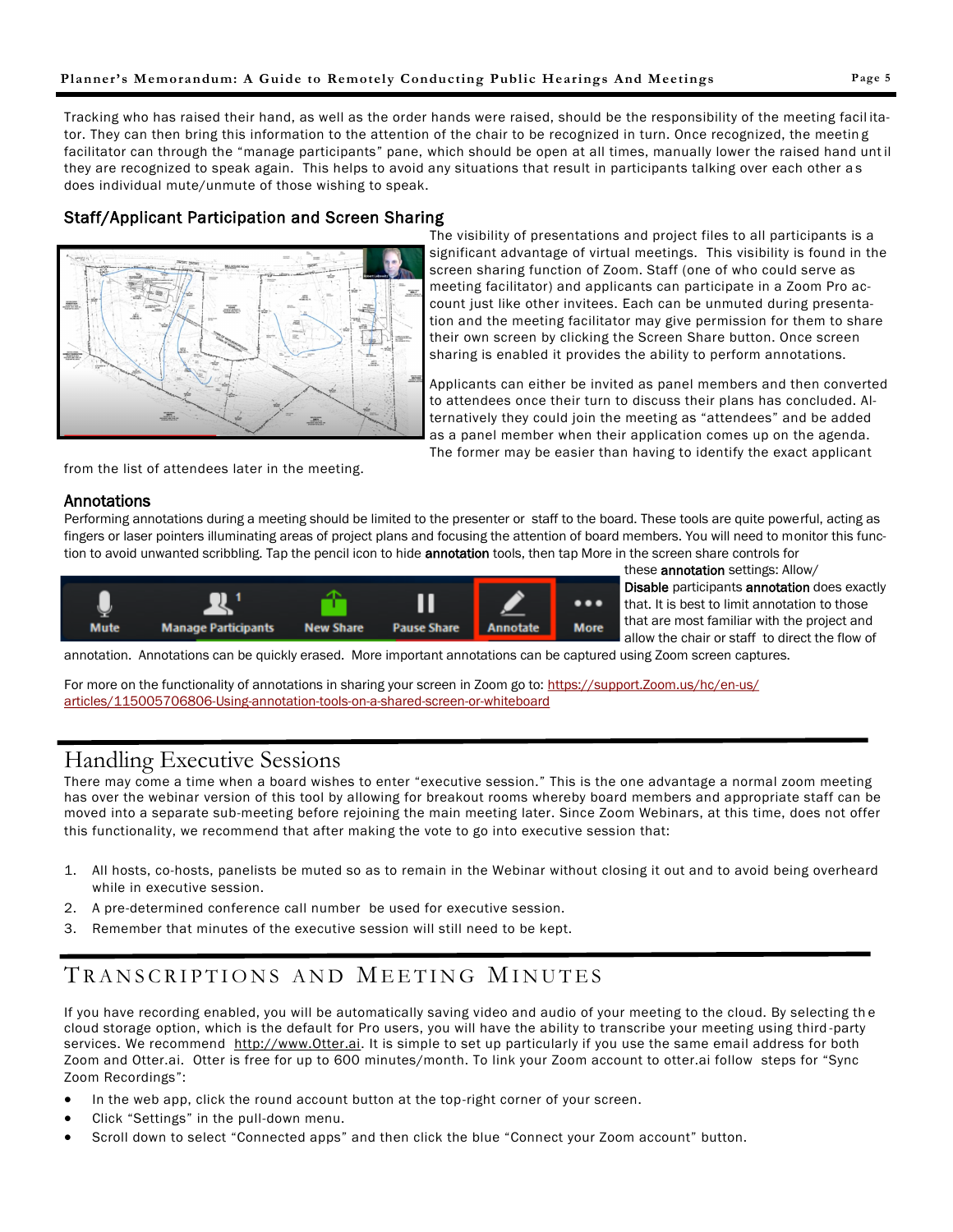- You will be directed to the Zoom login page. Sign in using your Zoom account information.
- Click "Allow" to grant Otter access to your Zoom cloud recordings.
- Otter will automatically sync any new cloud recordings from your Zoom account and turn them into conversations in your Otter account.

You can alternatively also download the Zoom recording after the meeting and upload it through otter.ai to generate a transcript.

Remember: It is worth noting again that the transcript does not have to be prepared by a stenographer or professional transcriptionist. It should also be noted that the need for a transcription does not replace the normal two-week requirement for providing meeting minutes.

## STREAMING YOUR MEETING USING ZOOM AND YOUTUBE

As mentioned in the pre-meetings settings above, we recommend the use of YouTube to stream or live steam your public meetings. However, it is purely optional unless you believe you may go beyond the 100-person maximum person in attendance. Alternatively, you can load your meeting to YouTube after your meeting. In either case you will require a YouTube account for your Board. It should also be noted that YouTube creates a closed captioning of the video after it has loaded and it is possible to download and edit that file after the fact, but can be time consuming given the number of errors found in that transcription. Otter.ai, as mentioned above, remains the recommended option.

If you wish to livestream your meeting instead, follow along below:

## Enable YouTube Live Streaming for Webinars

- 1. Go to Account Management > Webinar Settings.
- 2. Click Edit to the right of In Webinar Settings.
- 3. Enable Allow hosts to live stream to Webinar Settings. Only select the "Allow Hosts" toggle and the "YouTube" toggle.
- 4, Click Save.

Zoom support provides step-by-step instructions for initiating a Zoom meeting over YouTube. These can be found on the link following link:

[https://support.Zoom.us/hc/en-us/articles/360028478292-Streaming-a-Meeting-or-Webinar-on-YouTube-Live#h\\_5b4dcbbe-8930-](https://support.zoom.us/hc/en-us/articles/360028478292-Streaming-a-Meeting-or-Webinar-on-YouTube-Live#h_5b4dcbbe-8930-4a8f-8e29-d1bf054022cb) [4a8f-8e29-d1bf054022cb](https://support.zoom.us/hc/en-us/articles/360028478292-Streaming-a-Meeting-or-Webinar-on-YouTube-Live#h_5b4dcbbe-8930-4a8f-8e29-d1bf054022cb)

It will be the responsibility of the meeting facilitator to turn on live streaming from inside the event, once it is active, so it is important to be logged into and signed up for a Zoom account as well as your YouTube account prior to the meeting.

A YouTube account or "channel" can be created from any existing YouTube account by "Creating a New Channel" through this link: [https://www.youtube.com/channel\\_switcher](https://www.youtube.com/channel_switcher) and by follow the prompts. You will also need to enable your YouTube account for live streaming (a one time process that will enable live streaming from then on) at least twenty-fours in advance of your first live event by going to your status and features page <https://www.youtube.com/features?nv=1> which should also be enabled for videos longer than 15 minutes.

# RECOMMENDATIONS FOR PUBLIC PARTICIPATION AND COMMENTS

The best practice for allowing public participation is to have members of the public attend the webinar via the link to the meeting over the Internet where they will be able to see any presentations or plans, listen to the Board and applicants, and be able to interact without a time delay during the public comment session. Attending via the smartphone app or over a regular landlines are also both options included in the webinar creation process that can be shared online.

## A Note for Phone-Only Users

For phone users, the functionality does not appear on the screen but they can still "raise their hand" and be recognized to speak whether they're a member of their board or a member of the public by **hitting "\*9" on their keypad.** As mentioned, in accordance with the law, all plans should be provided online for members of the public to download and we further recommend that, if possible, PDF versions of any presentations made available to phone users in advance of the meeting too.

l